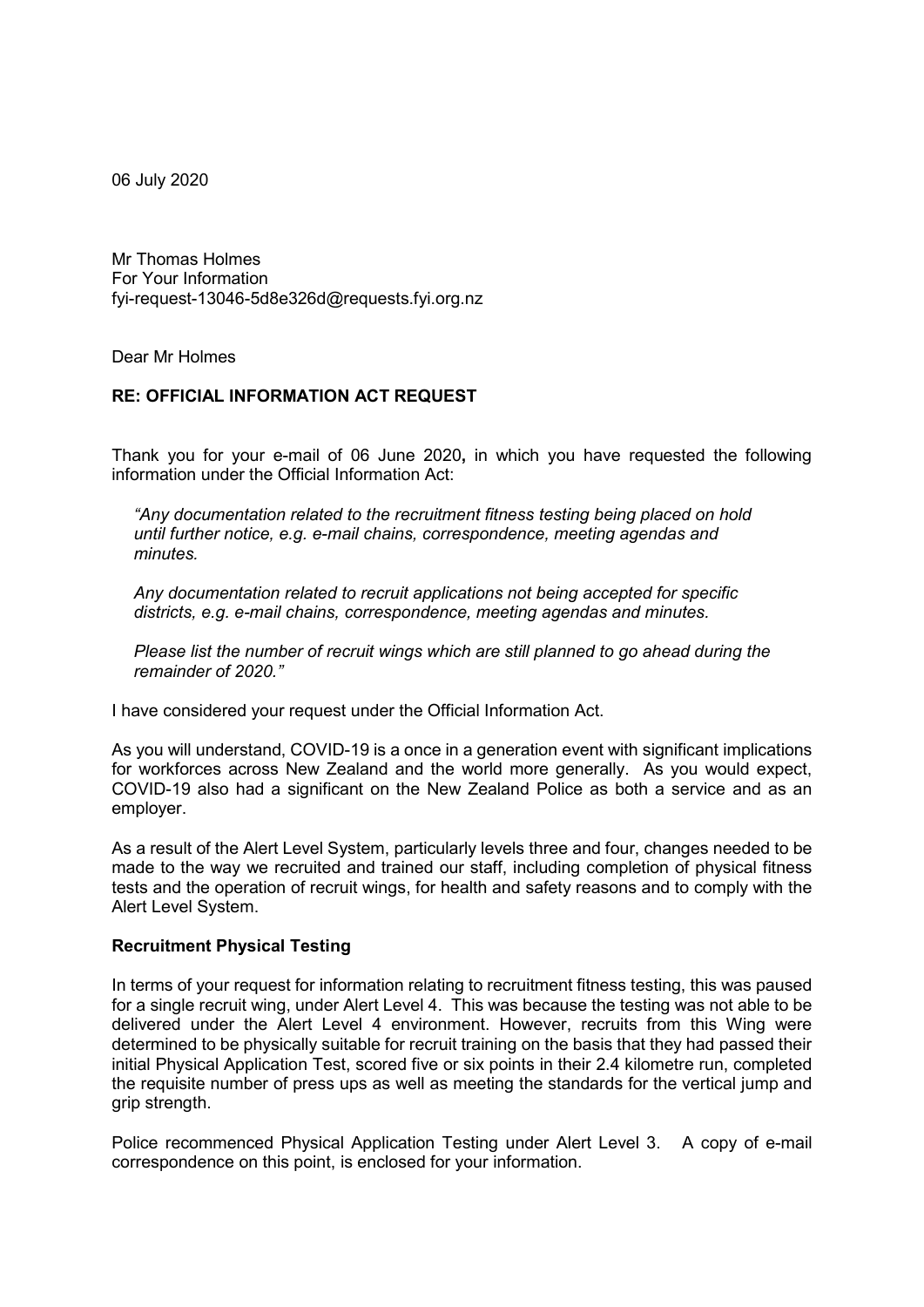# **Recruitment Applications**

In respect of your request for your documentation relating to recruit applications not being accepted for specific districts, I can confirm that on Monday 15 June 2020, Police announced a three month pause on accepting new applications to become a Police Officer.

Police currently has more than 4000 people at some stage in the constabulary application process. Since COVID-19, we have been receiving near record high numbers of applications every month. The existing number of people within our recruitment pipeline is enough to fulfil all of our recruitment needs for the next two years, based on current attrition levels.

Our focus is on ensuring that those people who already in the recruitment pipeline have the best experience and that people who are thinking about becoming a Police officer can plan for this in the near future. It is expected that when we re-open the pipeline, we will do this on a district basis as needed.

A copy of the following correspondence is included for your information: e-mail to key internal stakeholders; e-mail to people currently within the constabulary recruitment process, e-mail to the internal Recruitment and Initial Training staff, and a message to our external stakeholders. A link to our public press release on this topic can be found at: <https://www.newcops.co.nz/constabulary-recruitment-updates>

### **Recruit Wings for 2020**

Finally, you have requested a list of the number of recruit wings which are still planned to go ahead during the remainder of 2020. Below is a list of the recruit wings that have run thus far, and those that are planned for the remainder of 2020.

| Wing | <b>Start Date</b> |  |
|------|-------------------|--|
| 337  | February          |  |
| 338  | March             |  |
| 339  | March             |  |
| 340  | April             |  |
| 341  | July              |  |
| 342  | August            |  |
| 343  | October           |  |
| 344  | November          |  |

I trust this information has been helpful.

You have the right, under section 28(3) of the Act, as the Ombudsman to review my decision, if you are not satisfied with the way I have responded to your request.

Regards,

Scott Fraser Acting Assistant Commissioner COVID-19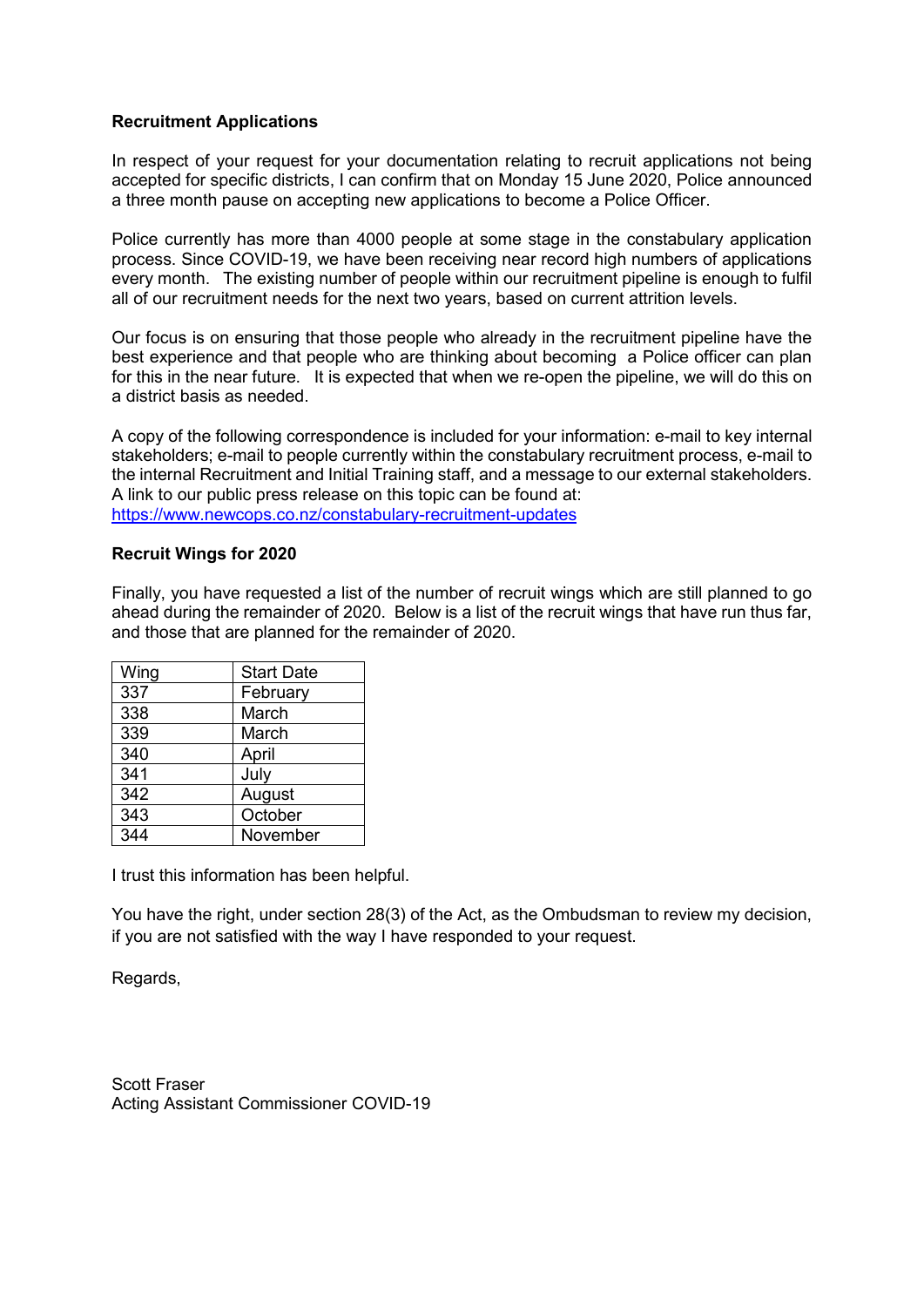### **Background**

1. In February 2020 the Police Executive approved the following wing plan. This was designed to ensure that Police will be at target strength at June 2021, including funded growth.

| Wing  | Start     | Graduate  | Location     | Number |
|-------|-----------|-----------|--------------|--------|
| 337   | 3 Feb 20  | 21 May 20 | <b>RNZPC</b> | 60     |
| 338   | 2 Mar 20  | 18 Jun 20 | <b>RNZPC</b> | 40     |
| 339   | 30 Mar 20 | 16 Jul 20 | <b>RNZPC</b> | 60     |
| 340   | 27 Apr 20 | 13 Aug 20 | <b>RNZPC</b> | 60     |
| 341/5 | 25 May 20 | 1 Oct 20  | TM           | 20     |
| 341   | 25 May 20 | 10 Sep 20 | <b>RNZPC</b> | 60     |
| 342   | 22 Jun 20 | 8 Oct 20  | <b>RNZPC</b> | 60     |
| 343/5 | 20 Jul 20 | 26 Nov 20 | TM           | 20     |
| 343   | 20 Jul 20 | 5 Nov 20  | <b>RNZPC</b> | 60     |
| 344   | 17 Aug 20 | 3 Dec 20  | <b>RNZPC</b> | 60     |
| 345/5 | 14 Sep 20 | 4 Feb 21  | TM           | 20     |
| 345   | 14 Sep 20 | 21 Jan 21 | <b>RNZPC</b> | 60     |
| 346   | 12 Oct 20 | 18 Feb 21 | <b>RNZPC</b> | 60     |
| 347   | 9 Nov 20  | 18 Mar 21 | <b>RNZPC</b> | 60     |
| 348   | 22 Feb 21 | 10 Jun 21 | <b>RNZPC</b> | 60     |

**Table 1: Currently approved RNZPC wings until the end of 2020/21**

- 2. Currently Wings 337 and 338 are under training and this will continue, with challenges caused by lockdown and additional Health and Safety requirements. However, it is expected that their graduations will happen broadly in line with the dates listed above.
- 3. Wings 339 and 340 have already been recruited and will be proceeding with the first 6 weeks of their training delivered via online channels. Final details of training post this are being confirmed and will dependant on the alert level if they can be bought to RNZPC to complete defence tactics and driver training.
- 4. The standard wing structure at RNZPC is one wing every four weeks. This was designed as some facilities, such as the firing range, can only safely take a limited number of recruits at any time. This recruitment allows a section of 20 to start each week, with the other sections rotating through these components of the course before the following wing moves into this component of the training. Therefore, should the current reopening of RNZPC happen as planned there will need to be six weeks of defensive training completed to finish these wings. If another wing was to commence on the same bases it would not be possible to complete it within the standard 16 weeks of training.

# **Recruitment pipeline**

5. There are currently more than 3,500 people in the Constabulary recruitment pipeline, with application numbers remaining high in the last 10 days. This is equivalent to over a years required recruits. P21 required demographics are contained within this pool.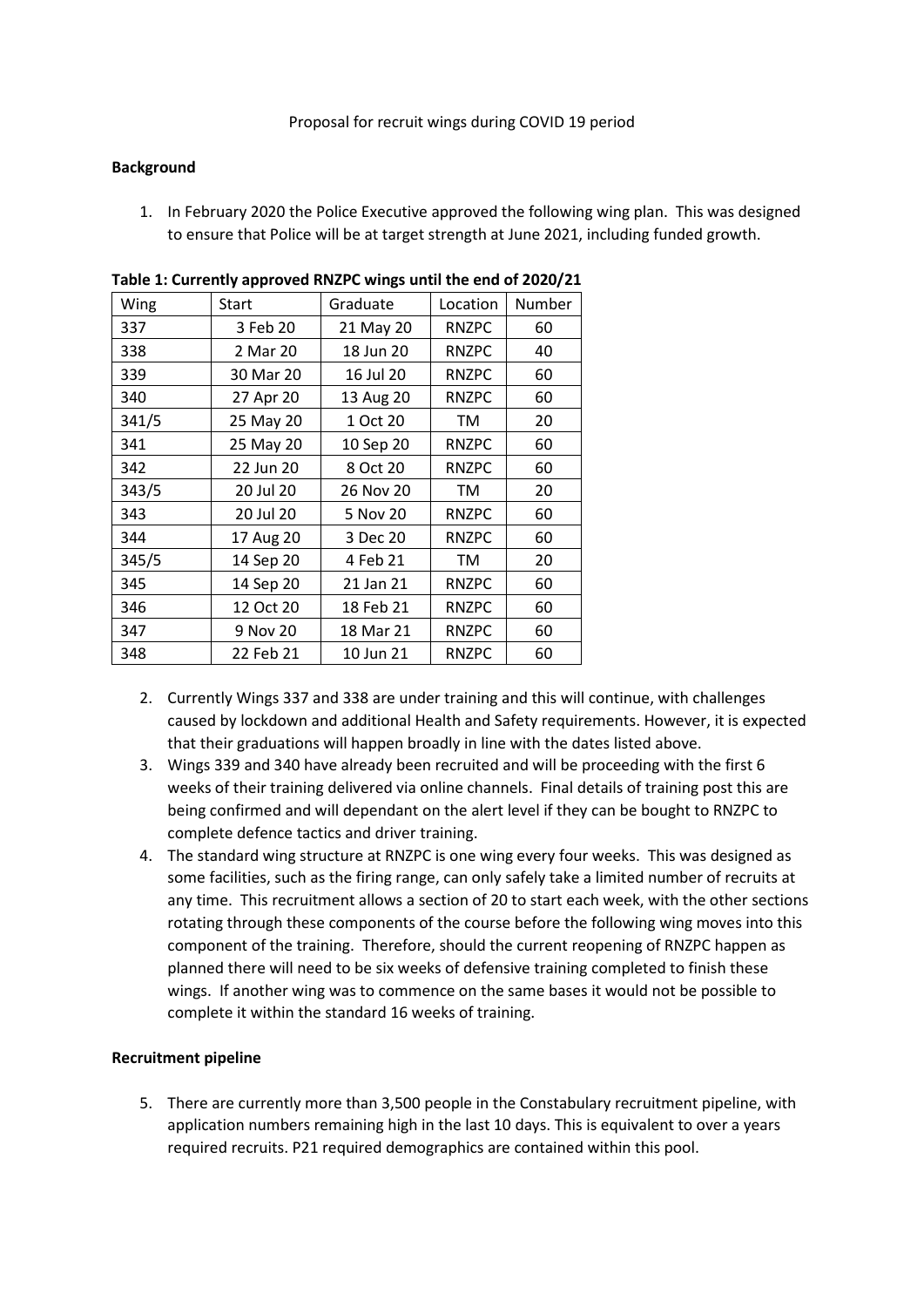- 6. Due to COVID-19 Alert level 3/4 measures the Recruitment Team are implementing alternatives ways of assessing and selecting such as online delivery there are key components that require more time to determine work arounds such as SCOPE and Physical testing.
- 7. In additional there are a number of groups outside core Constabulary Recruitment that provide services to the recruitment processes that having their operational focus shifted though this period. Eg medical clearance, vetting, NIC vetting and drug testing.
- 8. The Constabulary recruitment team is working with all working to progress applicants to the furthest point in the recruitment process.

# **Options considerations**

- 9. There has been an increase number of former Constabulary employees enquiring about rejoining. Rejoins could be used to supplement workforce in the short term.
- 10. For a number of economic reasons it is likely that attrition will fall even further. For this reason it is likely that Police can achieve desired growth with lower recruitment numbers than were originally planned.

# **Proposed change in wing structure**

- 11. Given these challenges it is proposed to postpone Wings 341 (including the TM nonresidential component) and 342, which currently are planned to commence in May and June 2020.
- 12. To make up these recruits, should this be required, an additional wing in Jan 2021 could be introduced and some planned wings of 60 could be increased to 80.
- 13. This change will enable Police to be at desired strength at the end of this financial year.

| Wing  | <b>Start</b> | Graduate  | Location     | Number |
|-------|--------------|-----------|--------------|--------|
| 337   | 3 Feb 20     | 21 May 20 | <b>RNZPC</b> | 60     |
| 338   | 2 Mar 20     | 18 Jun 20 | <b>RNZPC</b> | 40     |
| 339   | 30 Mar 20    | 16 Jul 20 | <b>RNZPC</b> | 60     |
| 340   | 27 Apr 20    | 13 Aug 20 | <b>RNZPC</b> | 60     |
| 341/5 | 20 Jul 20    | 26 Nov 20 | ТM           | 20     |
| 341   | 20 Jul 20    | 5 Nov 20  | <b>RNZPC</b> | 60     |
| 342   | 17 Aug 20    | 3 Dec 20  | <b>RNZPC</b> | 80     |
| 343/5 | 14 Sep 20    | 4 Feb 21  | ТM           | 20     |
| 343   | 14 Sep 20    | 21 Jan 21 | <b>RNZPC</b> | 60     |
| 344   | 12 Oct 20    | 18 Feb 21 | <b>RNZPC</b> | 80     |
| 345   | 9 Nov 20     | 18 Mar 21 | <b>RNZPC</b> | 80     |
| 346   | 25 Jan 21    | 13 May 21 | <b>RNZPC</b> | 80     |
| 347   | 22 Feb 21    | 10 Jun 21 | <b>RNZPC</b> | 60     |

**Table 2: Proposed approved RNZPC wings until the end of 2020/21**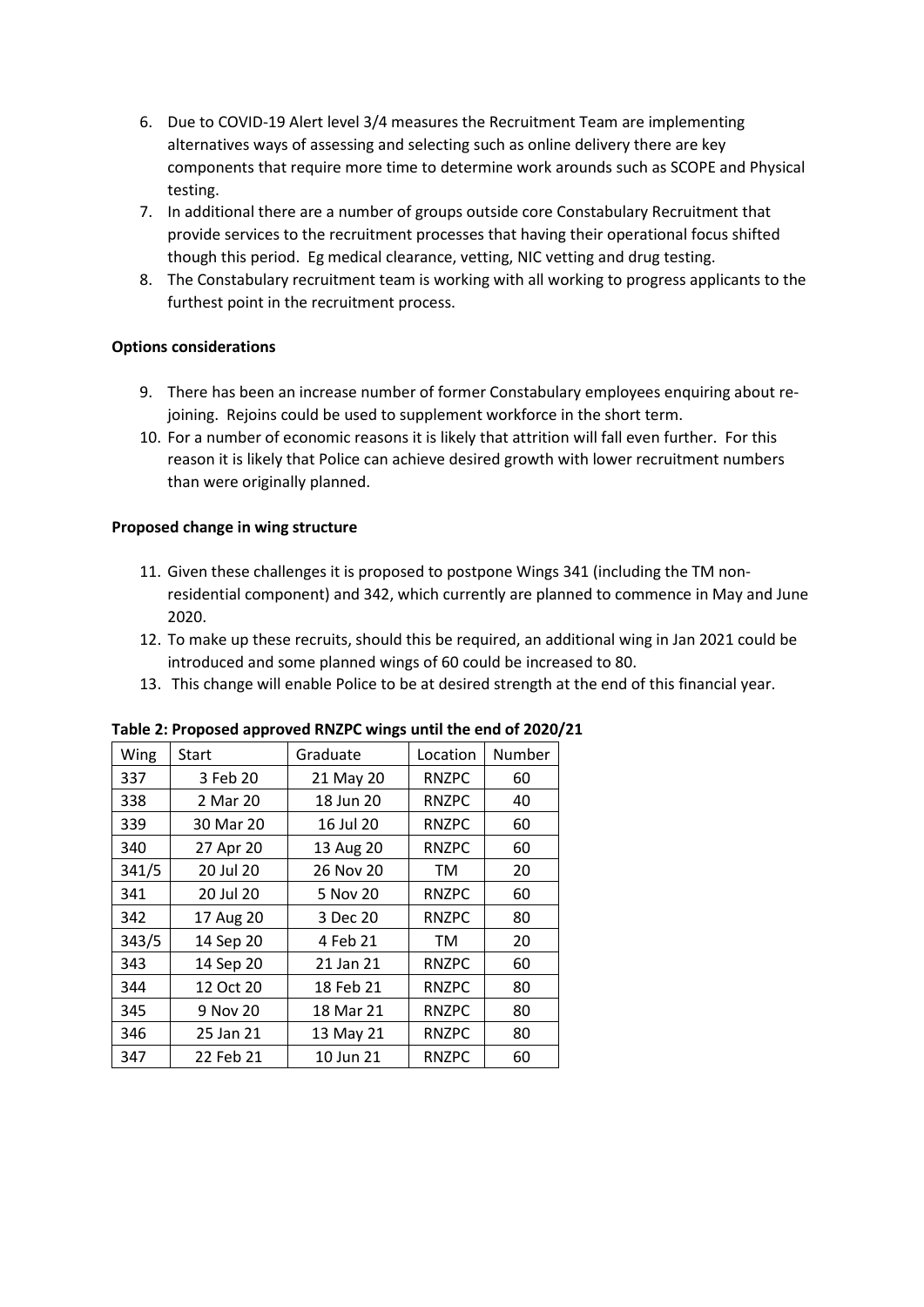**From:** RYAN, Kaye **Sent:** Wednesday, 8 April 2020 11:48 a.m. **To:** AITKEN, Melanie <Melanie.Aitken@police.govt.nz>; FRASER, Scott <Scott.Fraser@police.govt.nz> **Subject:** RE: PAT proposal document

Approved as an interim for this wing. thanks

**Kaye Ryan** 

**Deputy Chief Executive: People and Capability** Police National Headquarters

**P** +64 4 474 9407 **M** +64 21 192 2059 **E** [kaye.ryan@police.govt.nz](mailto:xxxx.xxxx@xxxxxx.xxxx.xx)



**From:** AITKEN, Melanie **Sent:** Tuesday, 7 April 2020 10:42 AM **To:** RYAN, Kaye ; FRASER, Scott **Subject:** FW: PAT proposal document

Good morning

Due to AL4, we are unable to physically complete final PAT testing for recruit applicants for Wing 341.

We have provided an interim/short solution for our current recruit applicants to ensure the next wing 341 can be filled. There are sufficient numbers who have completed their initial PAT but not the final, however based on our PEO's advice, would be deemed suitable to be accepted as passed based on the following standard:

- 1. They have passed their initial PAT
- 2. Scored 5 or 6 points in the 2.4k run
- 3. Completed the minimum number of press ups, as well as standards for vertical jump and grip strength.

I support this recommendation, as does Carly. Could you please consider for approval? Many thanks

Mel

**Mel Aitken** Superintendent National Manager Safer People

"Promoting and enabling your wellness and safety so you can remain fit for work and fit for life"

M +64 21 190 5754 E melanie.aitken@police.govt.nz



Your new Wellness Hub - now available across NZP now via this link https://nzpolice.synergyhealthltd.com/register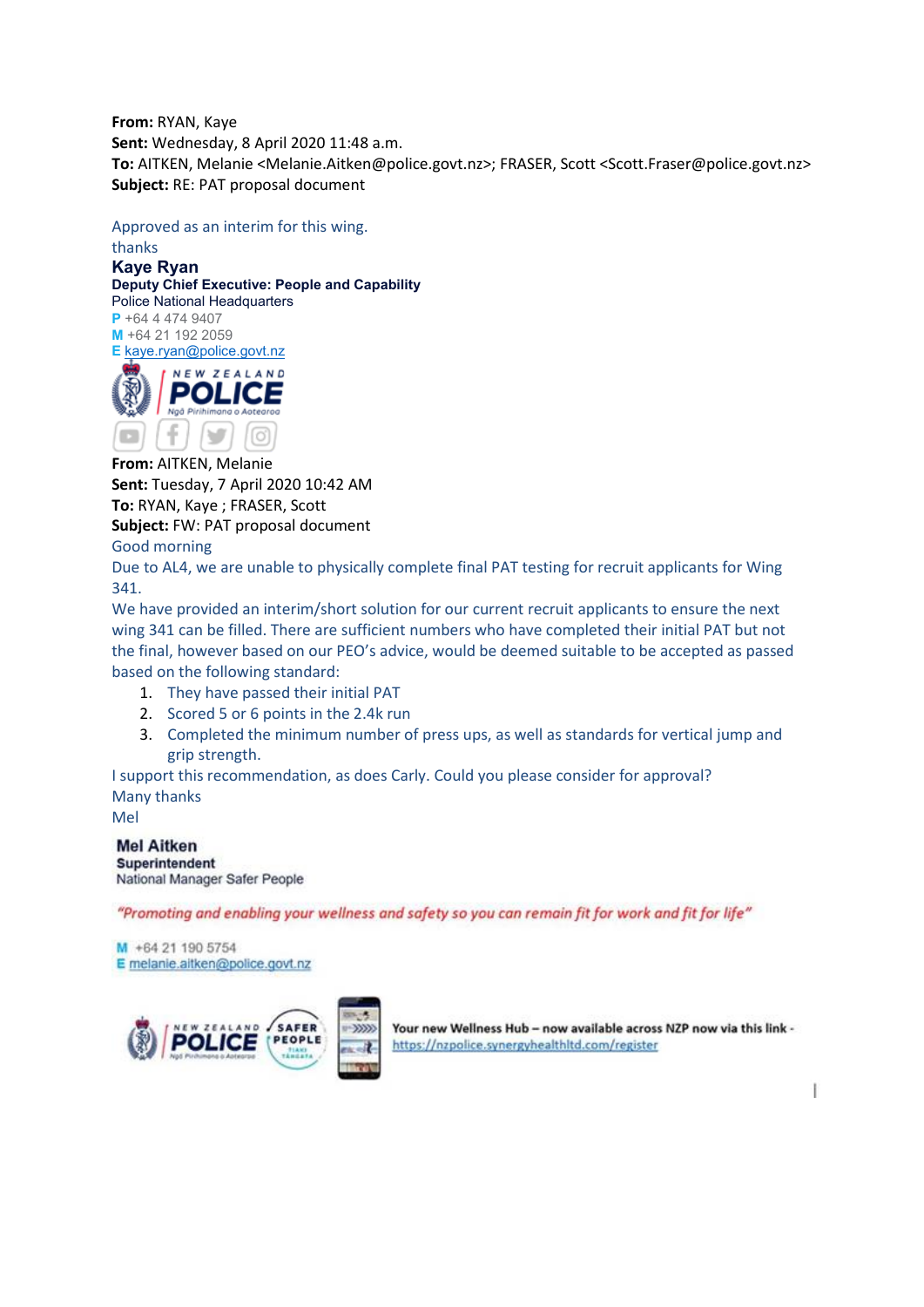**From:** AITKEN, Melanie **Sent:** Tuesday, 28 April 2020 3:48 PM **To:** RYAN, Kaye [<Kaye.Ryan@police.govt.nz>](mailto:xxxx.xxxx@xxxxxx.xxxx.xx) **Cc:** DRURY, Carly [<Carly.Drury@police.govt.nz>](mailto:xxxxx.xxxxx@xxxxxx.xxxx.xx); HILL, Rebecca (Becky) [<Rebecca.Hill@police.govt.nz>](mailto:xxxxxxx.xxxx@xxxxxx.xxxx.xx) **Subject:** Recommencing PAT under AL3

Hi Kaye

Just to advise you that a full risk mitigation strategy has been completed to enable recommencement of PAT at AL3. The plan has been drafted in conjunction with National Recruitment, PEO and H&S within Safer People.

As AL3 is most likely going to be short lived, it is my intention to hold off further planning on how we could adapt the PCT to re-commence testing in the short term under AL3 conditions. All PEOs are actively engaged in Safer People work-streams/projects which I am confident will keep them actively contributing to the wider Safer People strategy in the coming month.

If you require visibility of the PAT H&S plan, then please let me know, otherwise we will commence with the testing as planned.

Many thanks

Mel

**Mel Aitken Superintendent** National Manager Safer People

"Promoting and enabling your wellness and safety so you can remain fit for work and fit for life"

M +64 21 190 5754 E melanie.aitken@police.govt.nz



Your new Wellness Hub - now available across NZP now via this link https://nzpolice.synergyhealthitd.com/register

ŀ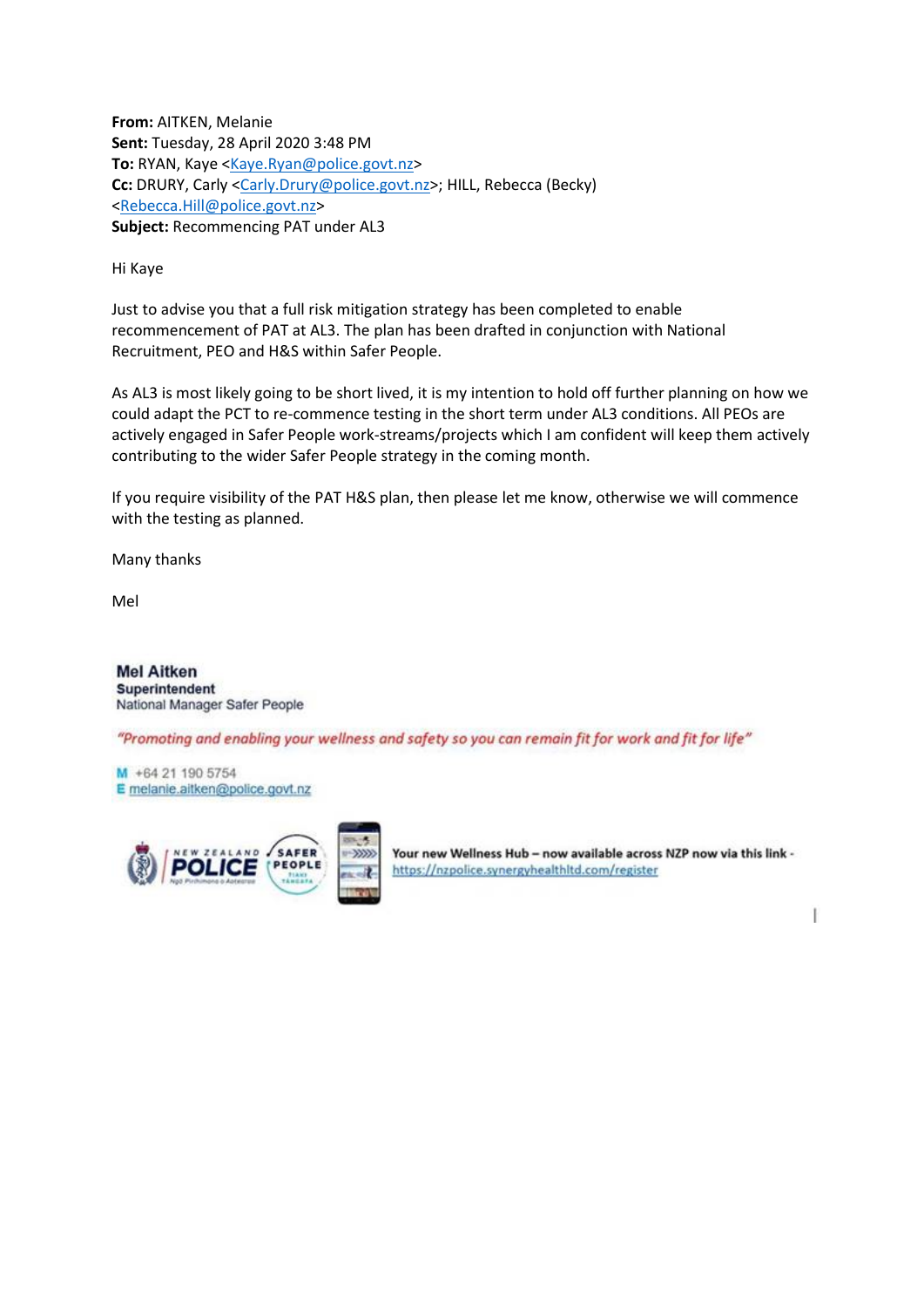**From:** RYAN, Kaye **Sent:** Monday, 15 June 2020 2:56 PM **To:** DL\_District Commanders ; DL\_National Managers ; DL\_Assistant Commissioners/Executive Directors **Cc:** ANDERSON, Cassandra ; DRURY, Carly ; SAUNDERS, Iain **Subject:** Important Update: temporary pause of constabulary recruit applications

Kia ora

We have placed a temporary pause taking applications for constabulary recruitment for an initial three-month period effective from today (Monday 15 June) due to an increase in applications over the past few months.

We have more than 4000 people at some stage in the constabulary application process and are receiving up to 600 more each month. This is well above our recruitment needs as we already have an average of 2.2 years of recruits across districts. For those in the recruitment pipeline, this will mean inevitable delays, and those thinking about applying today will have to wait.

This decision has not been made lightly but we hope that pausing recruitment will give those already in the recruitment pipeline the best experience and enable people thinking about becoming a Police officer to plan for their near future. It is expected that when we re-open the pipeline we will not do this nationally but rather on a district basis as and when needed.

Please see the frequently asked questions below for more information. This will be shared with staff in a Ten One story this afternoon. Also note that we will be informing those in the recruitment pipeline shortly and will be publishing a media release later today.

**Kaye Ryan** DCE People & Capability

--

# **Frequently Asked Questions**

# *How long will applications be closed for?*

Police has temporarily paused accepting new applications for a tentative three-month period from 12 June 2020. Police will be constantly reviewing the situation and will be processing as many existing applications as possible, but all applications should expect delays.

# *What does this mean for current and upcoming wings?*

There are 100 recruits currently in training at the Police College who are due to graduate over the next few months. Recruit training at the Royal New Zealand Police College will continue with Wings planned for the rest of this year irrespective of the application pause.

# *Will the recruitment application affect District deployment or RNZPC training?*

No. The application pause will have no impact on district resourcing, numbers, or RAT. We will still be deploying to districts as needed and, should any needs arise, we are in a good position to respond quickly. Additional training through the RNZPC will also continue.

#### *What can I tell people in the community who ask about becoming a Police officer?*

A lot of people want to become Police officers – and we want you to keep encouraging people to apply who you think would make a great fit. When engaging with those in the community about becoming a cop, use your discretion as to whether or not the current pause on new applications is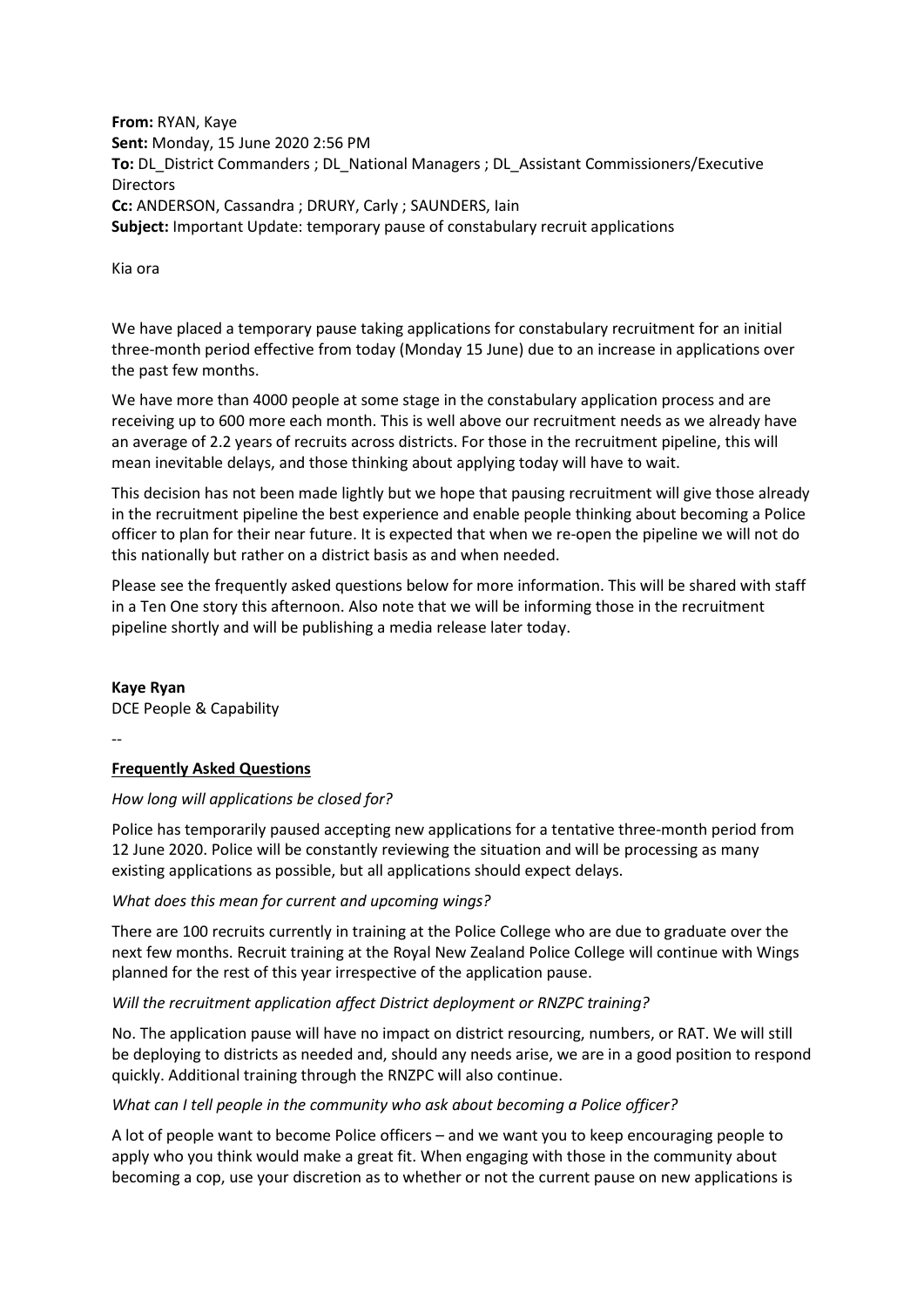relevant. For instance, if someone is looking to apply today, then let them know they can't; whereas if someone is looking at becoming a cop in the future, encourage them to continue with the fitness and learning journeys associated with the recruitment process.

#### *I have friends or whanau in the recruitment process. What does this mean for them?*

The same goes for them – let them know about the delay but reassure them that it is temporary and that the opportunity to become a Police officer is still very much there. As with members of the public you think would be great, tell them to continue with the fitness and learning journeys associated with the recruitment process to connect with a Recruitment Hub or Selection Specialist.

### *Where can members of the public find more information?*

People thinking about becoming a cop can go to [www.newcops.co.nz](http://www.newcops.co.nz/) to learn about life as an NZ Police officer, possible police careers, and the police recruitment process.

### *Have we reached the 1800 target?*

We are well on the way to meeting the 1800 growth target and are in a strong position after three years of successful recruitment marketing. In March 2020 we achieved 10,000 FTE Constables for the first time ever, this means that total numbers, taking account of attrition, has increased by 1,244 (14 per cent) since June 2017. This places us on track to achieve the target of an overall 1800 lift in constabulary strength, including attrition, well before the planned June 2023.

The application pause and recruitment delays are not expected to impact the 1800 growth target, which will enable us to increase our visibility and presence in communities across the country. It has already significantly built Police's frontline capability to respond to local, national and global events, and will continue to benefit both our urban and regional communities.

### *Are we still accepting re-joins?*

NZ Police Executive Leadership Board (ELB) agreed on a pause on hiring for all re-join appointments, except in limited circumstances, effective from 31 March 2020. This pause will remain in place.

#### *Is non-constabulary recruitment also paused?*

Non-constabulary recruitment is not paused and will continue as normal with the recent directive in place from the State Services Commissions regarding Pay Restraint. More information about the various careers available at New Zealand Police can be found here: <https://www.police.govt.nz/careers>